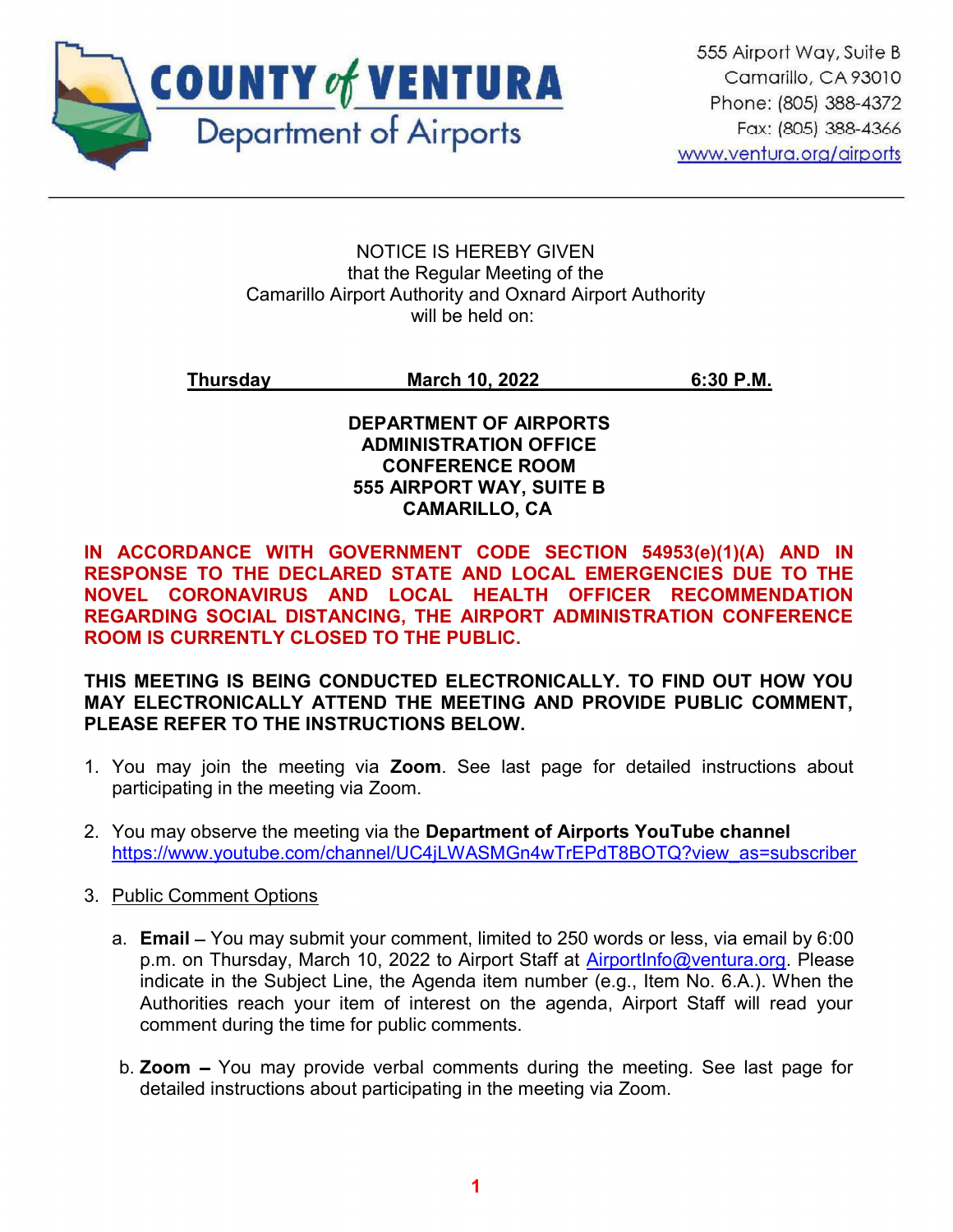### AGENDA

- $1<sub>-</sub>$ CALL to ORDER and PLEDGE of ALLEGIANCE
- $2<sub>1</sub>$ ROLL CALL
- AGENDA REVIEW  $3<sub>-</sub>$
- $\mathbf 4$ APPROVAL of MINUTES - February 10, 2022 (Pages  $6-12$ )

#### PUBLIC COMMENT PERIOD 5.

If you wish to make a public comment on Agenda Item #5, please press the raise hand button, or if you are calling in, press star (\*) then 9 to be added to the speaker queue when prompted by the Chair of the Airport Authority.

### 6. NEW BUSINESS

### CAMARILLO & OXNARD AIRPORT AUTHORITY

### A. Subject: Review and Make a Recommendation Regarding the Monthly Noise Report Format (Pages 13-26)

### Recommendation:

Review the current Monthly Noise Report format, review noise reports from comparable airports (Exhibits 1-7), receive and file a staff update regarding a noise program under development, and discuss nominating member(s) to join a subcommittee with other advisory body members along with select staff formed to recommend changes to the monthly noise report format and content.

#### B. Subject: Update of the Revised Form Hangar Lease Agreement for Privately Owned Hangars at the Camarillo and Oxnard Airports Which Replaces Monthto-Month Leases with Term Leases (Pages 27-28)

### Recommendation:

Receive an update regarding the revised form hangar lease agreement for privately owned hangars at Camarillo and Oxnard Airports, which will replace the existing month-to-month leases with 20-year term leases.

### OXNARD AIRPORT AUTHORITY

C. Subject: Consider Adoption of Resolution #7 Authorizing Remote Teleconference Meetings of the Oxnard Airport Authority for a 30-Day Period (Pages 29- $34)$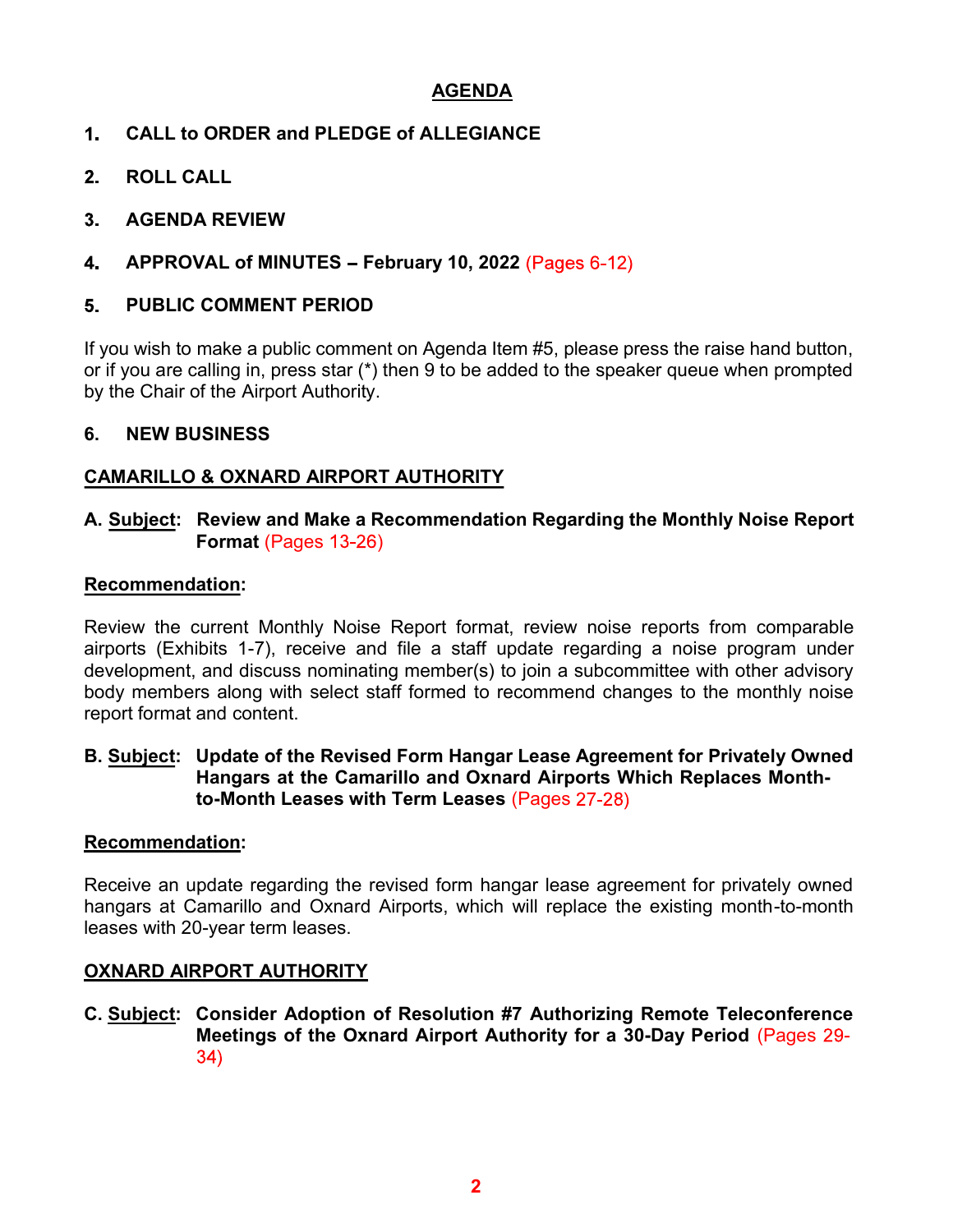#### Recommendation:

Consider adoption of Resolution #7 (Exhibit 1) authorizing remote teleconference meetings of the Oxnard Airport Authority for a 30-day period pursuant to Government Code Section 54953, Subdivision (e), of the Ralph M. Brown Act.

#### CAMARILLO AIRPORT AUTHORITY

#### D. Subject: Consider Adoption of Resolution #7 Authorizing Remote Teleconference Meetings of the Camarillo Airport Authority for a 30-Day Period (Pages 40)

#### Recommendation:

Consider adoption of Resolution #7 (Exhibit 1) authorizing remote teleconference meetings of the Camarillo Airport Authority for a 30-day period pursuant to Government Code Section 54953, Subdivision (e), of the Ralph M. Brown Act.

#### $7.$ **DIRECTOR'S REPORT**

#### 8. REPORTS (Pages 41-55)

Report items listed below are presented to the Airport Authorities for information only, at this time. The report items require no action or are not ready for the Airport Authorities' consideration. The Airport Authorities may refer these items to the Department of Airports for investigation and report back on a future agenda.

Monthly Activity Report - January 2022 Monthly Noise Complaints - January 2022 Consultant Reports - January 2022 Airport Tenant Project Status - February 2022 Project Status - February 2022 Meeting Calendar

#### 9. CORRESPONDENCE (Pages 56-72)

Correspondence items listed below are presented to the Airport Authorities for information only, at this time. The correspondence items require no action or are not ready for the Airport Authorities' consideration. The Airport Authorities may refer these items to the Department of Airports for investigation and report back on a future agenda.

Letter dated February 10, 2022 from Director Keith Freitas to Greg Ramirez, City of Camarillo re: Cloud Nine Project

Letter dated February 14, 2022 from Martin Erickson, Ventura County Transportation Commission to Jay Dobrowalski, City of Oxnard re: Teal Club Specific Plan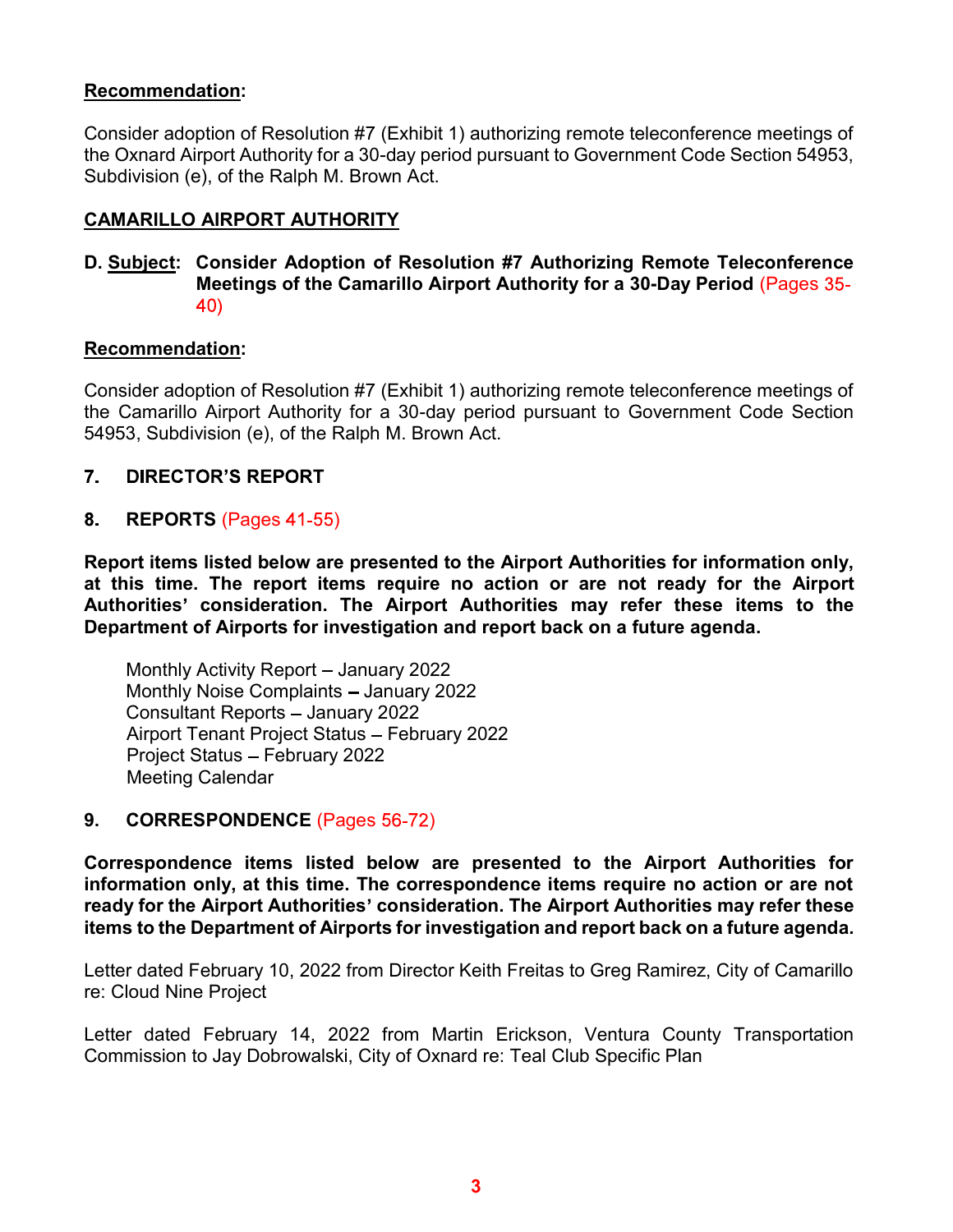Letter dated February 15, 2022 from Director Keith Freitas to Jay Dobrowalski, City of Oxnard re: Teal Club Specific Plan, Recirculated Draft EIR, Ventura County, Department of Airports Review Comments

Letter dated February 22, 2022 from Andrea Ozdy, Ventura Local Agency Formation Commission to Jay Dobrowalski, City of Oxnard re: Notice of Availability of a Recirculated Draft Environmental Impact Report (DEIR) for the Teal Club Specific Plan (TCSP) Project

10. **AUTHORITY COMMENTS** – Comments by Authority members on matters deemed appropriate.

### 11. ADJOURNMENT

The next regular Authority meeting will be on Thursday, April 14, 2022 at 6:30 p.m. Location to be determined.

IN COMPLIANCE WITH THE AMERICANS WITH DISABILITIES ACT, IF YOU NEED SPECIAL ASSISTANCE TO PARTICIPATE IN THIS MEETING, PLEASE CONTACT ANA CASTRO AT (805) 388-4211. NOTIFICATION 48 HOURS PRIOR TO THE MEETING WILL ENABLE THE DEPARTMENT OF AIRPORTS TO MAKE REASONABLE ARRANGEMENTS TO ENSURE ACCESSIBILITY TO THIS MEETING.